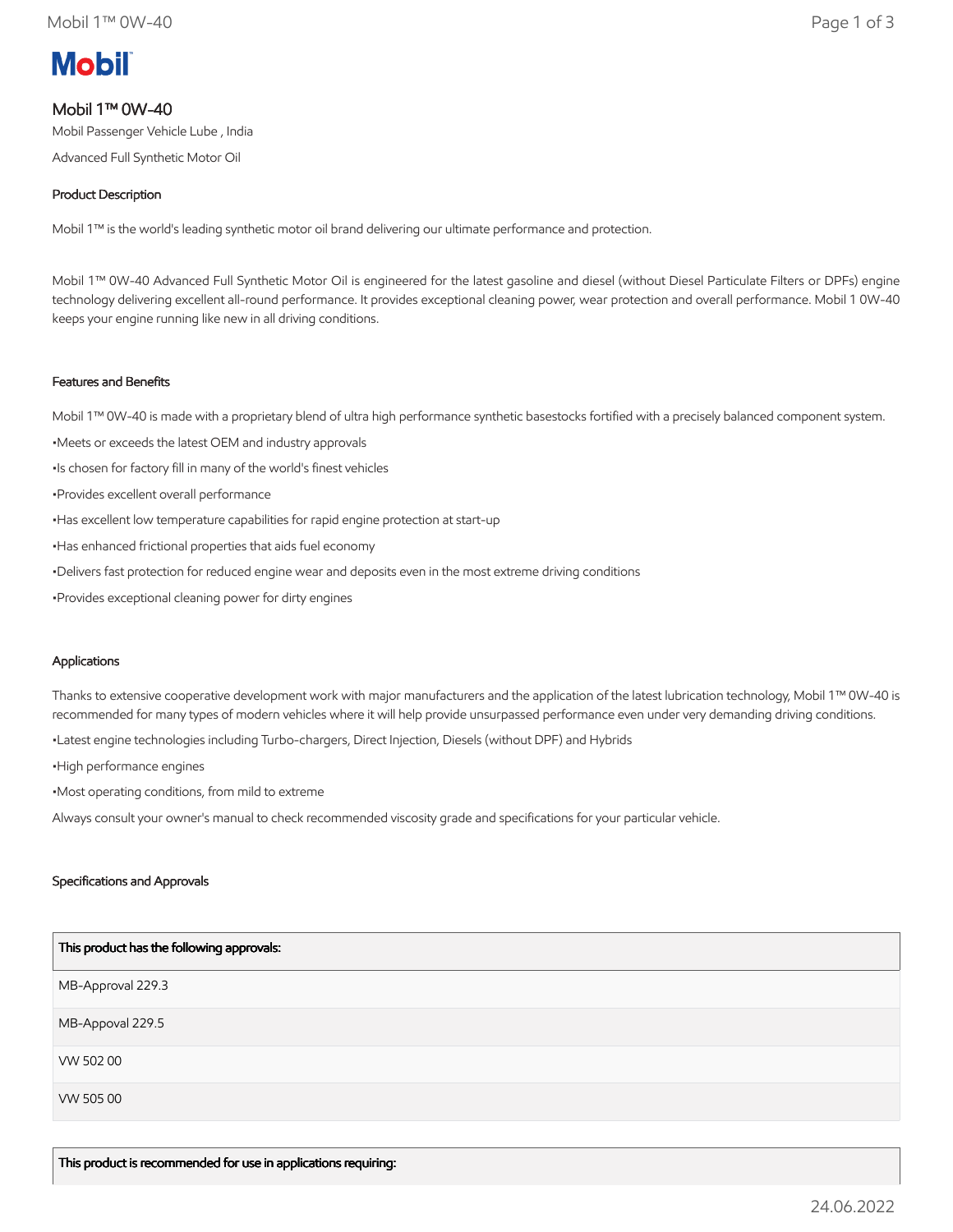### This product is recommended for use in applications requiring:

API CF

FIAT 9.55535-M2

VW 503 01

| This product meets or exceeds the requirements of: |
|----------------------------------------------------|
| API SJ                                             |
| API SL                                             |
| API SM                                             |
| <b>APISN</b>                                       |
| ACEA A3/B3                                         |
| ACEA A3/B4                                         |

#### Properties and Specifications

| Property                                                              |                  |
|-----------------------------------------------------------------------|------------------|
| Grade                                                                 | <b>SAE 0W-40</b> |
| Total Base Number, mgKOH/g, ASTM D2896                                | 12.5             |
| Ash, Sulfated, mass%, ASTM D874                                       | 1.2              |
| Flash Point, Cleveland Open Cup, °C, ASTM D92                         | 233              |
| Kinematic Viscosity @ 40 C, mm2/s, ASTM D445                          | 77               |
| Hi-Temp Hi-Shear Viscosity @ 150 C 1x10(6) sec(-1), mPa.s, ASTM D4683 | 3.6              |
| Kinematic Viscosity @ 100 C, mm2/s, ASTM D445                         | 13.5             |
| Density @ 15.6 C, g/ml, ASTM D4052                                    | 0.839            |
| Viscosity Index, ASTM D2270                                           | 180              |
| Mini-Rotary Viscometer, Apparent Viscosity, -40 C, mPa.s, ASTM D4684  | 28200            |
| Pour Point, °C, ASTM D97                                              | $-45$            |

#### Health and safety

Health and Safety recommendations for this product can be found on the Material Safety Data Sheet (MSDS) @ [http://www.msds.exxonmobil.com/psims](http://www.msds.exxonmobil.com/psims/psims.aspx) /psims.aspx

All trademarks used herein are trademarks or registered trademarks of Exxon Mobil Corporation or one of its subsidiaries unless indicated otherwise.

02-2022